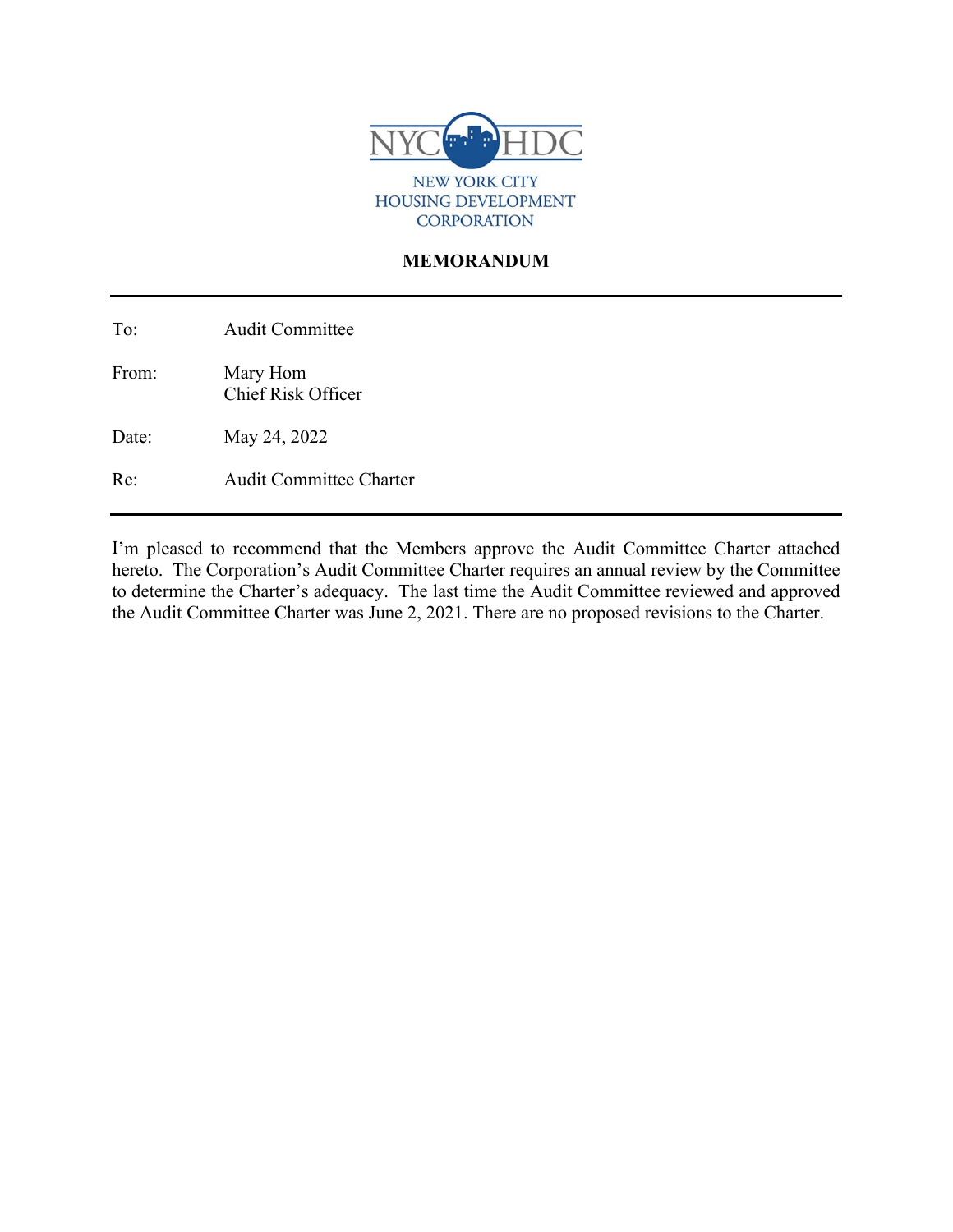

**NEW YORK CITY** HOUSING DEVELOPMENT **CORPORATION** 

**AUDIT COMMITTEE CHARTER** *(Reviewed and Re-adopted June 1, 2022)*

The Audit Committee shall be composed of three (3) of the Corporation's public Members, one (1) of which will be the Corporation's Vice Chairperson and shall be elected at a duly called meeting of the Members of the Corporation. The Corporation's Vice Chairperson shall serve as the Audit Committee's Chairperson. Members of the Audit Committee shall not accept any consulting, advisory, or other compensatory fee from the Corporation, and shall not be an employee of the Corporation. Each Member shall have sufficient financial experience and ability to enable them to discharge their responsibilities as a Member of the Committee, and at least one Member shall be a financial expert.

### **Purpose**

The purpose of the Committee shall be to assist the Board in its oversight of the integrity of the financial statements of the Corporation, of the Corporation's compliance with legal and regulatory requirements, the independence and qualifications of the independent auditor, and the performance of the Corporation's internal controls, internal audit function, and independent auditors.

### **Authority and Responsibility**

In furtherance of this purpose, the Committee shall have the following authority and responsibilities:

- 1. To discuss with management and the independent auditor the annual audited financial statements and quarterly financial statements, including matters required to be reviewed under applicable legal and regulatory requirements.
- 2. To discuss with management and the independent auditor, as appropriate, financial information provided to analysts and to rating agencies.
- 3. To permit the independent auditor to examine the Corporation's accounts, controls, and financial statements. The Committee shall have the sole authority and responsibility to select, evaluate and, if necessary, replace the independent auditor. The Committee shall have the sole authority to approve all audit engagement fees and terms, and the Committee, or a Member of the Committee, must pre-approve any non-audit service provided to the Corporation by the Corporation's independent auditor.
- 4. To discuss with management and the independent auditor, as appropriate, any audit problems or difficulties and management's response, and the Corporation's risk assessment and risk management policies, including the Corporation's major financial risk exposure and steps taken by management to monitor and mitigate such exposure.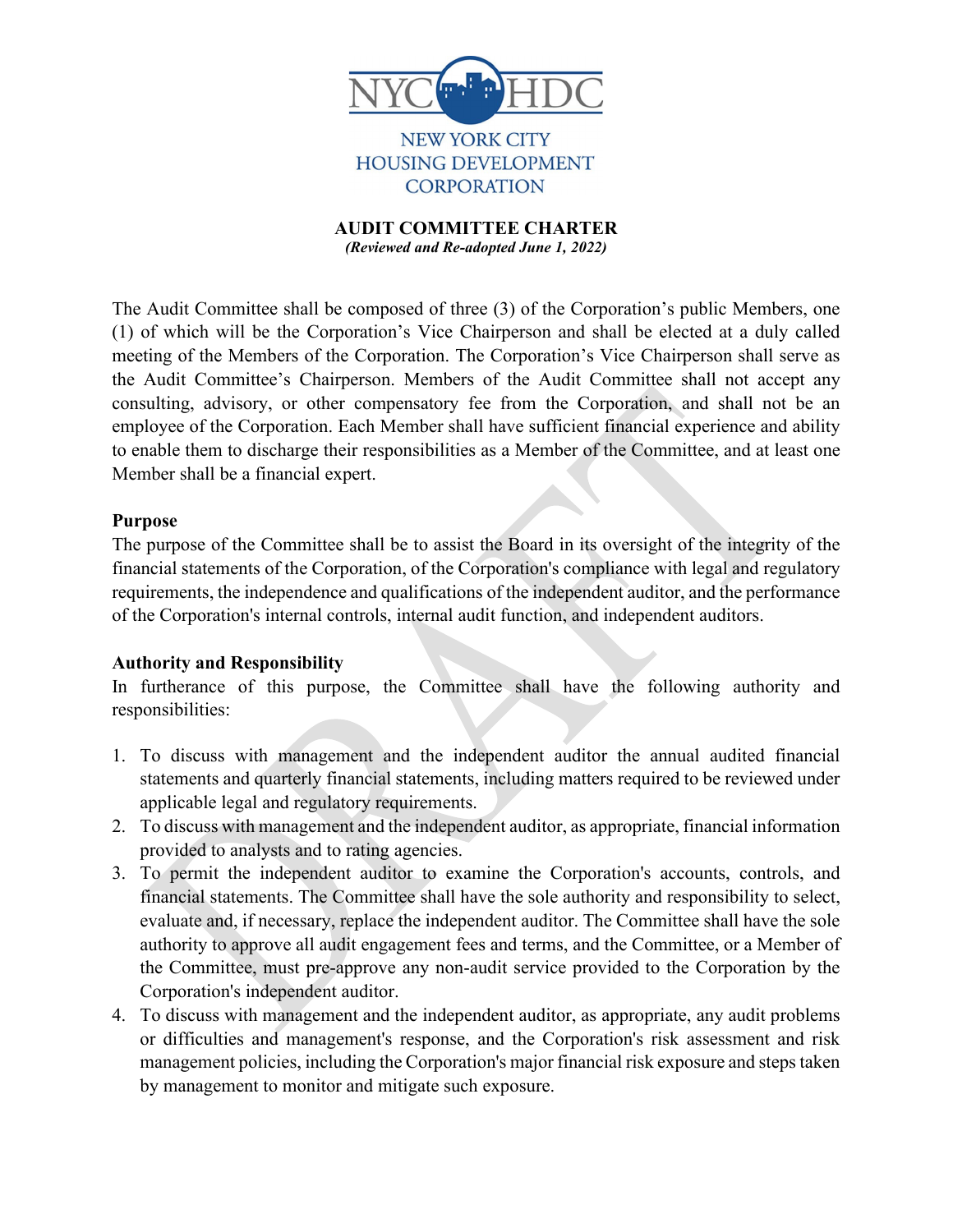- 5. To review and approve the annual audit plan prepared by Internal Audit. To review and approve the Internal Audit staff functions, including: (i) purpose, authority, and organizational reporting lines; (ii) budget and staffing; and (iii) concurrence in the appointment, compensation and rotation of the Corporation's chief audit executive (CAE), currently the Chief Risk Officer.
- 6. To review the Corporation's financial reporting and accounting standards and principles, significant changes in such standards or principles, or in their application, and the key accounting decisions affecting the Corporation's financial statements, including alternatives to, and the rationale for, the decisions made.
- 7. To review with the Corporation's President, Chief Operating Officer (COO) or Executive Vice President (EVP), Treasurer, and the CAE, or such others as the Committee deems appropriate, the Corporation's internal system of audit and financial controls and the results of internal audits.
- 8. To obtain and review at least annually a formal written report from the independent auditor delineating: the auditing firm's internal control procedures; any material issues raised within the preceding five years by the auditing firm's internal quality-control reviews, by peer reviews of the firm, or by any governmental or other inquiry or investigation relating to any audit conducted by the firm. The Committee will also review steps taken by the auditing firm to address any findings in any of the foregoing reviews. Also, in order to assess auditor independence, the Committee will review, at least annually, all relationships between the independent auditor and the Corporation.
- 9. To set policies for the hiring of employees or former employees of the Corporation's independent auditor.
- 10. To review and investigate any matters pertaining to the integrity of management, including conflicts of interest, or adherence to standards of business conduct as required in the policies of the Corporation and state and local law. In connection with these reviews, the Committee will meet, as deemed appropriate, with the General Counsel and other Corporation officers or employees.

The Committee shall meet separately, at least quarterly, with management, with the CAE, and also with the Corporation's independent auditors.

The Committee shall have authority to retain such outside counsel, experts, and other advisors as the Committee may deem appropriate in its sole discretion. The Committee shall have sole authority to approve related fees and retention terms.

The Committee shall report its recommendations to the Board after each Committee meeting. The Committee shall review at least annually the adequacy of this Charter and recommend any proposed changes to the Board for approval.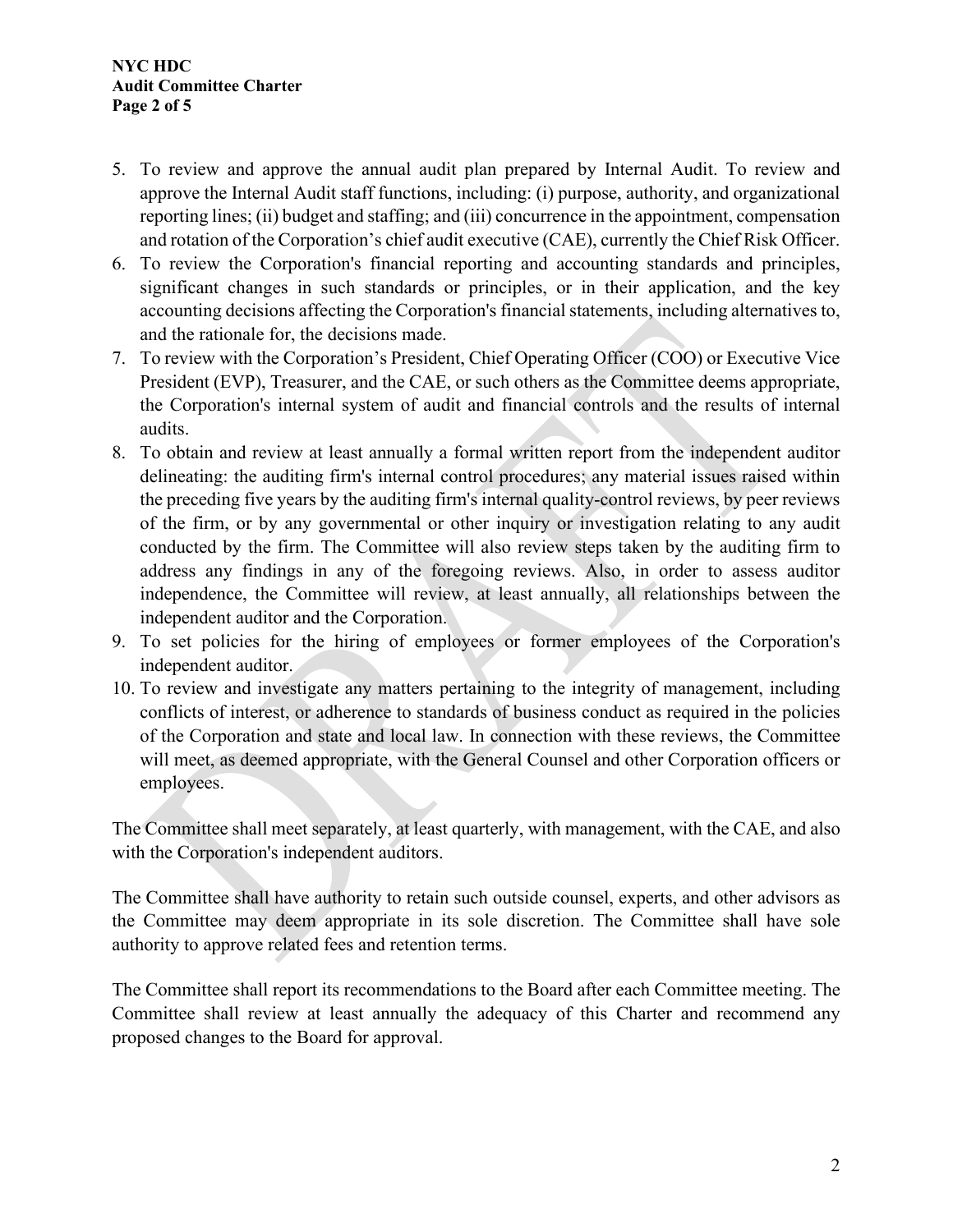### **Key Practices**

The Audit Committee has adopted the following key practices to assist it in undertaking the responsibilities set forth in its charter:

## **1. Meetings**

The Committee will meet at least quarterly, generally on the day of the regularly scheduled Board meeting and will allow sufficient time for in-depth discussion of all relevant issues.

## **2. Review of Financial Statements**

The Committee will review the Corporation's quarterly financial statements in detail with the President, the COO or EVP, or the Treasurer at a meeting following the close of each business quarter. The Committee will review the Corporation's financial statements in detail with the President, the COO or EVP, the Treasurer, and the Members at an extended board meeting following the completion of the annual audit. The Corporation's CAE and independent auditor will be present at this meeting.

## **3. Review of Information Provided to Analysts and Rating Agencies**

Prior to the event, the President, the COO or EVP, or the Treasurer shall review with the Committee, or the Members, the substance of any presentations to analysts or rating agencies that constitute a shift in Corporation strategy or outlook. In addition, the President, COO or EVP, or the Treasurer shall review subsequently with the Committee, or the Members, a summary of major presentations that have been given to analysts or rating agencies that do not constitute a shift in strategy or outlook.

# **4. Oversight of the Internal Audit Function**

Prior to the commencement of each calendar year, the Committee shall approve the audit plan and establish an internal audit schedule with the CAE. At each meeting of the Committee, the Members will review progress on the internal audit schedule and will review the internal audit reports completed since the last meeting. The Committee will ensure that management addresses any deviations from the Corporation's policies and procedures that are noted in such internal audit reports promptly.

### **5. Credit Surveillance and Risk Assessment Policies**

At least quarterly, the President, the COO or EVP, the Treasurer, or the Chief Risk Officer will report to the Committee on the Corporation's major risk exposures and the steps that management has taken to monitor and control such exposures.

### **6. Approval of Audit and Non-Audit Services**

In addition to approving the engagement of the independent auditor to audit the Corporation's financial statements, the Committee will approve all use of the Corporation's independent auditor for non-audit services prior to any such engagement, to the extent permissible by law or regulation. The Corporation will obtain such limited non-audit services from the Corporation's auditor only when the services offered by the auditor's firm are more effective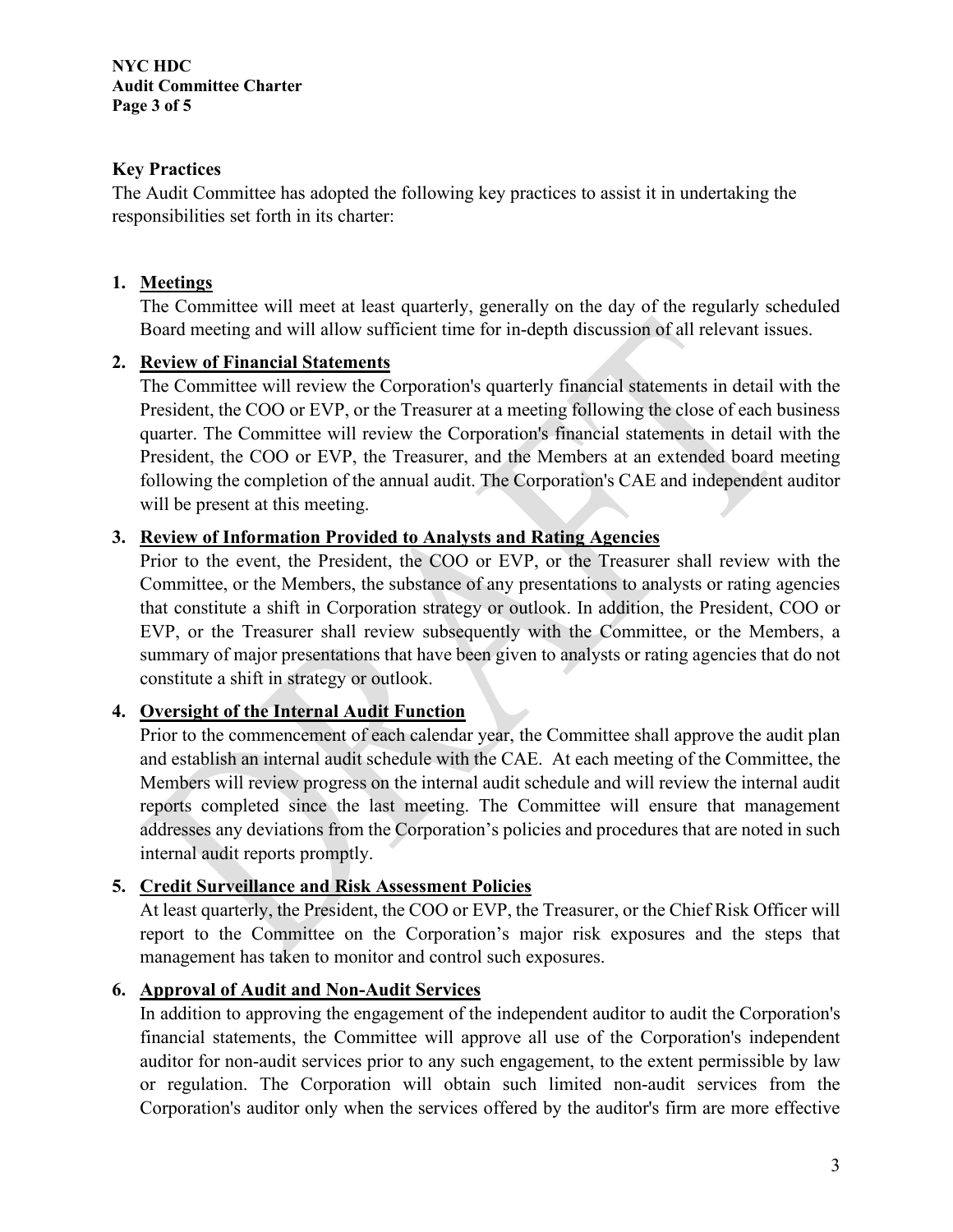or economical than services available from other providers, and, to the extent possible, only following competitive bidding for such services.

## **7. Hiring Guidelines for Independent Auditor Employees**

The Committee has adopted the following practices regarding the hiring by the Corporation of any partner, director, manager, staff, advising member of the department of professional practice, reviewing actuary, reviewing tax professional and any other persons having responsibility for providing audit assurance to the Corporation's independent auditor on any aspect of their certification of the Corporation's financial statements. "Audit assurance" includes all work that results in the expression of an opinion on financial statements, including audits of statutory accounts.

- a. No member of the audit team that is auditing the Corporation can be hired by the Corporation for a period of one year following association with that audit.
- b. No former employee of the independent auditor may be named an officer of the Corporation for two years following employment by the independent auditor.
- c. The Corporation's COO or EVP, and Treasurer must approve all hires from the independent auditor.
- d. The Corporation's COO or EVP, or Treasurer shall report annually to the Audit Committee the profile of the preceding year's hires from the independent auditor.

## **8. Process for Handling Complaints about Accounting and Integrity Matters**

As part of the Member's procedure for receiving and handling complaints or concerns about the Corporation's conduct, the Committee has established the following procedures for: (i) the receipt, retention, and treatment of complaints received by the Corporation regarding accounting, internal accounting controls, or auditing matters; and (ii) the confidential, anonymous submission by the Corporation's employees of concerns regarding questionable accounting or auditing matters.

- a. The Corporation has established and published on its website a complaint intake form and a special telephone number for receiving complaints regarding accounting, internal controls, or auditing matters.
- b. All such complaints shall be sent electronically to the CAE and the General Counsel upon receipt. The CAE will then report these complaints to each Member of the Committee.
- c. The Corporation's employees have been instructed that they should report any complaints to the New York City Inspector General.
- d. Complaints shall be reported to the New York City Inspector General in accordance with the Corporation's procedures.
- e. All complaints will be handled by the Corporation's internal audit, finance, and legal staffs in the normal manner, and progress with regards to investigating and resolving complaints will be reported regularly to the Committee by the CAE.
- f. The status of such complaints will be reported on a quarterly basis to the Audit Committee and, if they so direct, to the full Board.